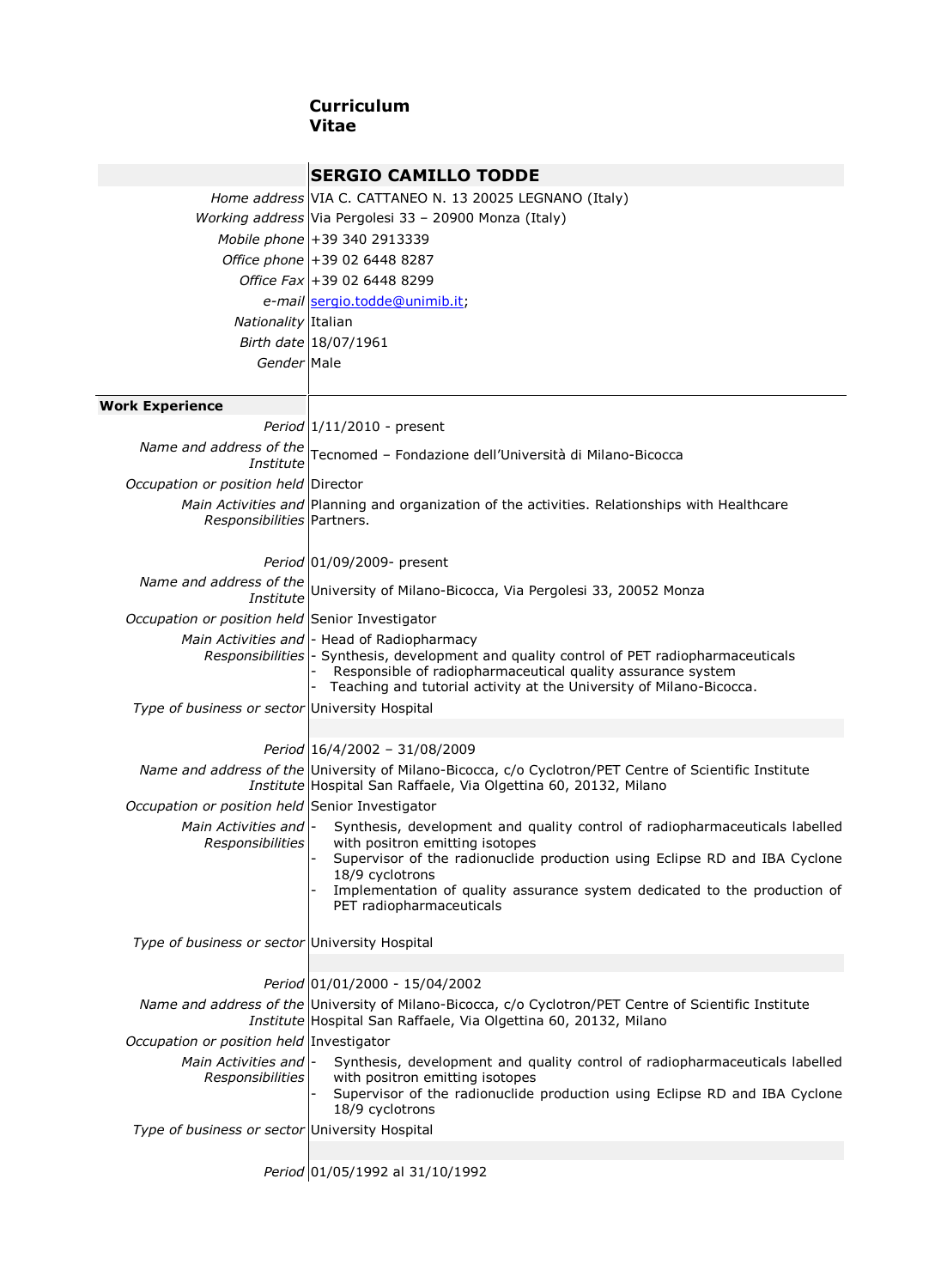| Institute                                                                                 | Name and address of the Kernforschunganlage, Institut fuer Nuklearchemie. D-52425 Juelich, Germany                                                                                                                                  |
|-------------------------------------------------------------------------------------------|-------------------------------------------------------------------------------------------------------------------------------------------------------------------------------------------------------------------------------------|
| Occupation or position held Fellow investigator                                           |                                                                                                                                                                                                                                     |
| Main Activities and<br>Responsibilities                                                   | Automated production of C-11 labelled radiopharmaceuticals                                                                                                                                                                          |
| Type of business or sector Federal Research Centre                                        |                                                                                                                                                                                                                                     |
|                                                                                           | Period 28/01/1991 - 31/12/1999                                                                                                                                                                                                      |
|                                                                                           | Name and address of the University of Milano, c/o Cyclotron/PET Centre of the Scientific Institute Hospital<br>Institute San Raffaele, Via Olgettina 60, 20132, Milano                                                              |
| Occupation or position held Investigator                                                  |                                                                                                                                                                                                                                     |
|                                                                                           | Main Activities and Synthesis, development and quality control of radiopharmaceuticals labelled<br>Responsibilities with positron emitting isotopes                                                                                 |
| Type of business or sector University Hospital                                            |                                                                                                                                                                                                                                     |
|                                                                                           | Period 1/10/1989 - 31/12/1991                                                                                                                                                                                                       |
|                                                                                           | Name and address of the University of Milano, c/o Cyclotron/PET Centre of the Scientific Institute Hospital<br>Institute San Raffaele, Via Olgettina 60, 20132, Milano                                                              |
| Occupation or position held Fellow investigator                                           |                                                                                                                                                                                                                                     |
|                                                                                           | Main Activities and Synthesis, development and quality control of radiopharmaceuticals labelled<br>Responsibilities with positron emitting isotopes                                                                                 |
| Type of business or sector University Hospital                                            |                                                                                                                                                                                                                                     |
|                                                                                           |                                                                                                                                                                                                                                     |
| <b>Education and training</b>                                                             |                                                                                                                                                                                                                                     |
|                                                                                           | Period 1980 - 1987                                                                                                                                                                                                                  |
| Name and type of organisation<br>providing education and University of Milano<br>training |                                                                                                                                                                                                                                     |
| Title of qualification awarded Degree in Biology                                          |                                                                                                                                                                                                                                     |
| Principal subjects /<br>Occupational skills covered                                       | Biological sciences (microbiology, genetic, molecular biology), Organic chemistry                                                                                                                                                   |
|                                                                                           | Period 1975 - 1980                                                                                                                                                                                                                  |
| Name and type of organisation                                                             | providing education and Istituto Tecnico Industriale Statale .S. Cannizzaro ., Rho (MI)                                                                                                                                             |
| training                                                                                  | Title of qualification awarded High School Diploma in Chemistry                                                                                                                                                                     |
| Principal subjects /                                                                      |                                                                                                                                                                                                                                     |
| Occupational skills covered                                                               | Analytical chemistry, organic chemistry                                                                                                                                                                                             |
| Personal skills and<br>competences                                                        | Languages                                                                                                                                                                                                                           |
|                                                                                           | Mother tongue other languages<br>Understanding<br>speaking writing                                                                                                                                                                  |
|                                                                                           | listening reading<br>interaction                                                                                                                                                                                                    |
|                                                                                           | Italian<br>$\overline{\phantom{a}}$<br>$\overline{\phantom{0}}$                                                                                                                                                                     |
|                                                                                           | C1<br>C <sub>2</sub><br>C1<br>C <sub>2</sub><br>C <sub>2</sub><br>English                                                                                                                                                           |
|                                                                                           |                                                                                                                                                                                                                                     |
| Type of business or sector Scientific                                                     |                                                                                                                                                                                                                                     |
| Social skills and competences                                                             | Good attitude for team work                                                                                                                                                                                                         |
|                                                                                           | Flexibility<br>$\blacksquare$<br>good teaching attitude<br>$\overline{\phantom{a}}$                                                                                                                                                 |
| Organizational skills and                                                                 | Organization and management of multicentre research projects                                                                                                                                                                        |
| competences                                                                               | good experience in Site planning and management (e.g. cyclotron<br>commissioning and decommissioning, radiopharmaceutical preparation<br>laboratories commissioning)<br>The above competences have been obtained during 32 years of |